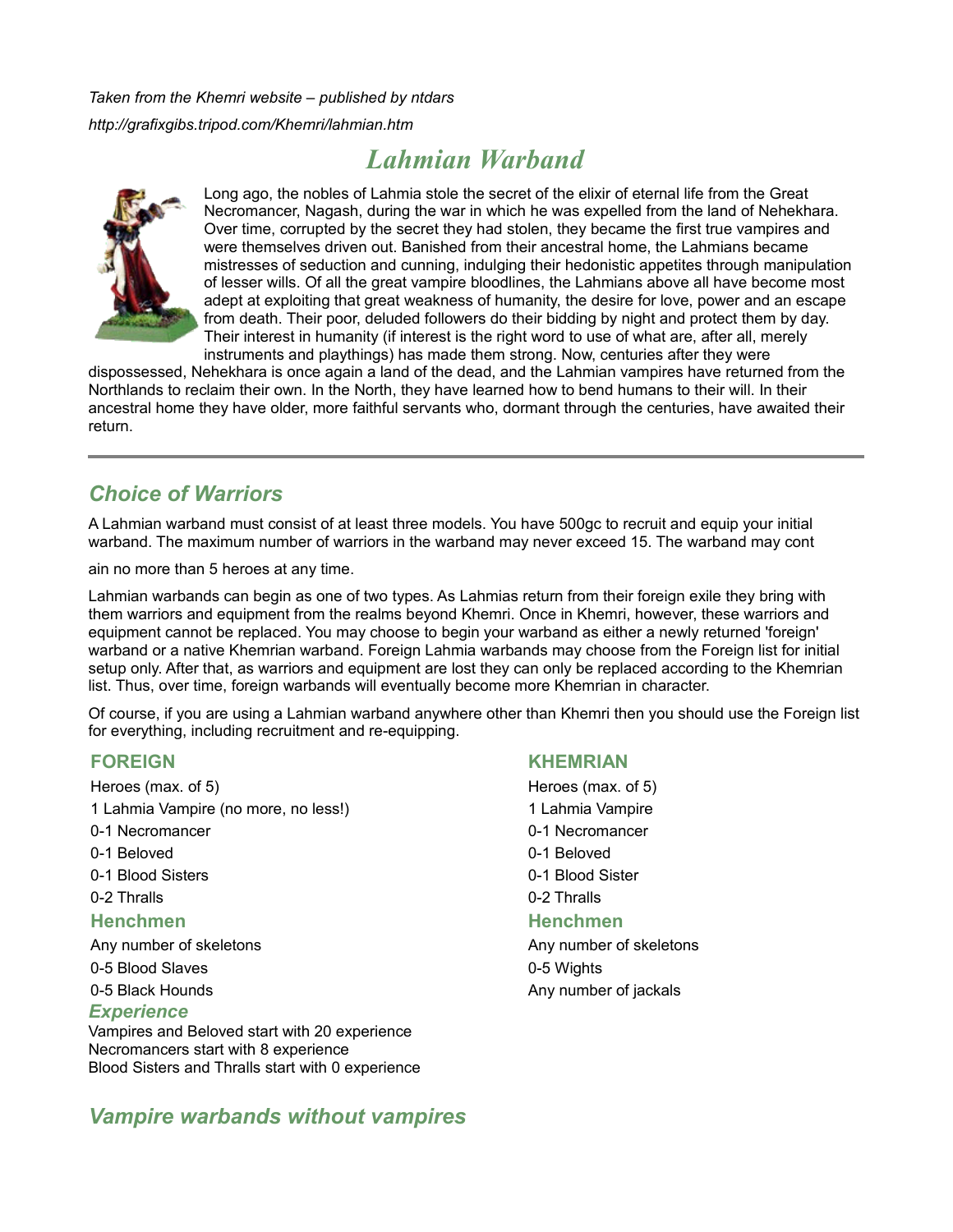Unlike the Vampire warband in the MH rulebook, Lahmia warbands may not recruit a new vampire if the warband contains a Blood Sister. Instead, if the Lahmia is slain then the Blood Sister may transform into a Vampire during the post-battle experience phase. Until that happens the surviving human henchmen with highest leadership (or, in the case of a tie, the most experience) will assume leadership of the warband until the Blood Sister transforms. If the warband does not contain a Blood Sister then leadership is allocated as above and a new vampire may be recruited after the next battle. If during the post-battle phase the warband contains neither a vampire nor a necromancer either because they have been killed or never recruited, then any skeletons and wight henchmen in the warband are lost as the magic which sustains them is dispelled.

## *Habituation*

Vampires' human servants rapidly have to become accustomed to the uncanny nature of their mistresses and their undead minions. Human members of a Lahmia warband are immune to fear caused by types of undead in their own warband, i.e: skeletons, wights and vampires. Other types of undead cause fear as normal.

## *Skills*

**Vampires:** may choose skills from the combat, academic, strength, speed and special lists. **Necromancers:** may choose from the academic and speed lists. **Beloved:** may choose from the combat, shooting, strength and speed lists. **Blood Sisters:** may choose from the combat, academic, strength and speed lists. **Thralls**: use the combat, strength and speed lists.

## *Lahmia Special Skills*

**Swift:** when moving the vampire may run but counts as having moved normally for all purposes.

**Transfix:** at the start of the combat phase, one enemy model in base contact must test against Leadership. If the test is failed, the model may not attack that turn and all attacks against it gain an additional +1 to hit. Ineffective against models immune to psychology.

**Quickblood:** the vampire's lightning reflexes give it an unmodifiable 6+ save against all wounds. This save is in addition to and taken before normal armour saves. Note that in the case of critical hits this save is taken before rolling to see if multiple wounds are taken. If the vampire acquires Dodge or Step Aside, those skills supercede this one and cannot be combined to produce a 4+ save. Hence, a vampire with Quickblood and Dodge has a 5+ save against missiles and 6+ against close combat.

**Innocence Lost:** the vampire's ability to appear virginal and innocent temporarily disarms her opponent. The vampire always attacks first in close combat. If an enemy model also has the ability to attack first, then decide in order of initiative. In case of equal initiative, the highest score on 1d6 goes first. This skill is ineffective against models immune to psychology.

**Seduction:** The vampire must test against Leadership at the start of the combat phase. If successful, one enemy model in base contact must also save against Leadership. If failed, the model is controlled by the vampire player. The model's original owner may attempt to regain control in each subsequent turn by testing again in his recovery phase. If the vampire chooses to attack the controlled model, control is lost immediately. If the model ends the game under vampire control, they count as out of action. A maximum of one model may be so controlled. Ineffective against models immune to psychology.

**Night Creature:** the vampire blends effortlessly into the background. Models wishing to charge, shoot or cast spells at the vampire must roll 4+ to do so, or choose another target. This skill is only effective if the vampire did not move in its previous movement phase.

## *General Rules For Undead*

**Cause Fear:** Undead creatures are terrifying by nature (or supernature) and therefore cause fear.

**Immune to Psychology:** Undead are not affected by psychology (such as fear) and never leave combat.

**Immune to Poison:** Undead are not affected by any poison.

**No Pain:** being already dead, Undead treat a 'stunned' result as 'knocked down'.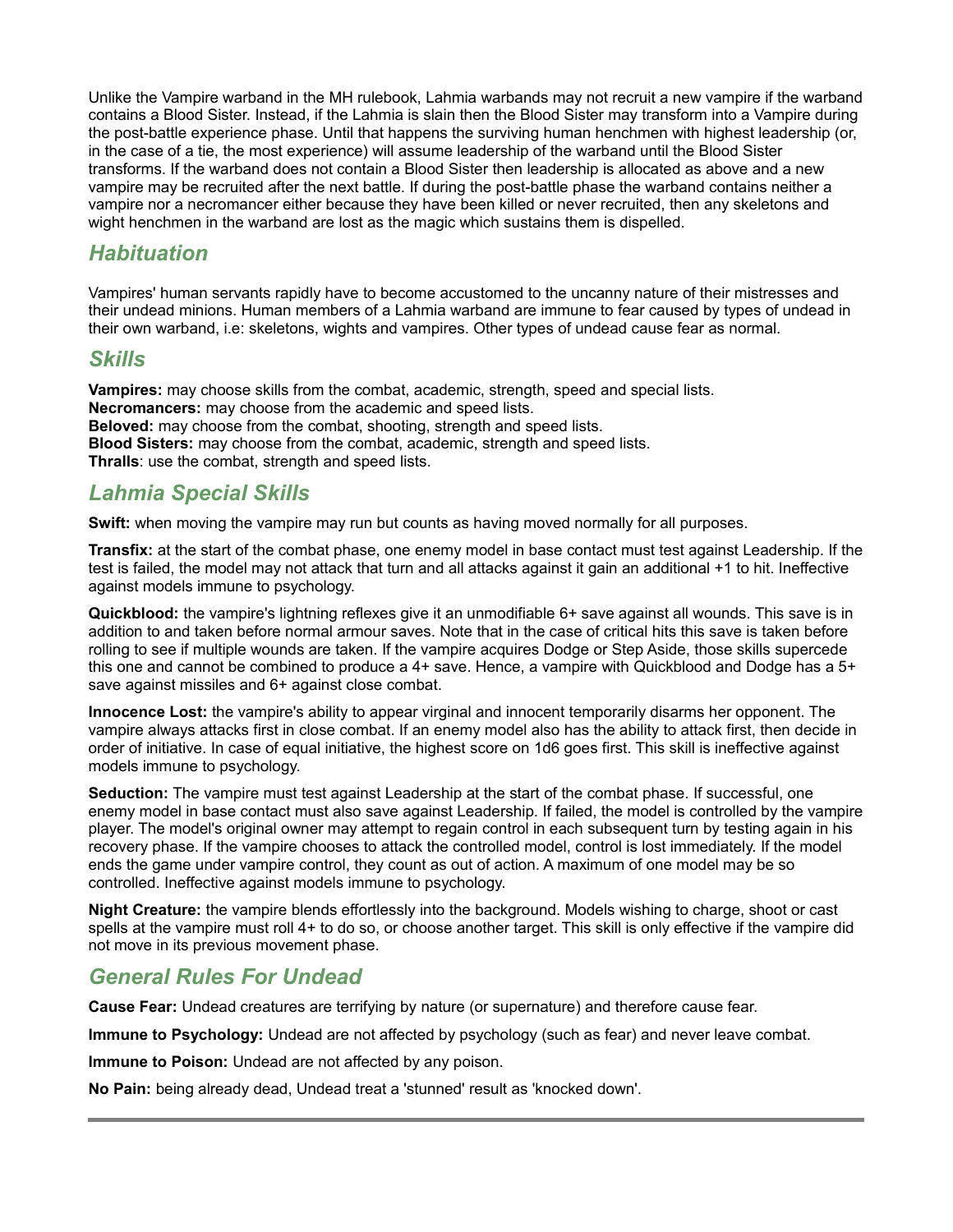## *Heroes*

#### *Lahmia Vampire* 110gc

Beautiful yet deadly, these seductive mistresses of undeath stalk the halls of their long-lost homes, searching for who knows what? Perhaps some far-off recollection of their long-vanished years walking in the sunlight and the joy of life...

| Profile |   | $WS \, \parallel$ BS $\parallel$ | S |   |   |   |   |
|---------|---|----------------------------------|---|---|---|---|---|
|         | 6 |                                  |   | 2 | 5 | 2 | 8 |

**Weapons/Armour**: from the Undead list.

**Special Rules:** Leader; Undead; Local Knowledge (Khemrian vampires only) - Lahmias have long memories of their ancestral homeland. A Khemrian Lahmia warband which contains a vampire may reroll one dice in the exploration phase. NB: this only applies in the Khemri setting.

#### *0-1 Necromancer* 35gc

These peddlers of undeath are not greatly liked by the hedonistic Lahmians - they are ugly and morbid - but they have their uses...

| Profile | М | WS | <b>BS</b> | S. |   |   |  |
|---------|---|----|-----------|----|---|---|--|
|         |   | 3  | 3         | 3  | 3 | 2 |  |

**Weapons/Armour:** from the Undead list.

**Special Rules**: Wizard. The Necromancer may use spells from the Necromantic spell list.

#### **0-1 Beloved** 60gc

Lahmians are attracted to mortals of strong will and strong body. Their seduction gives the vampires a special pleasure, and their martial skills are evermore devoted to the will of their dark mistress. Until, that is, she grows tired of them or finds a more interesting lover...

| Profile | М | $\mathsf{WS} \parallel$ | <b>BS</b> | <b>IST</b> |        |  |   |
|---------|---|-------------------------|-----------|------------|--------|--|---|
|         |   |                         |           | 3          | 2<br>ັ |  | 8 |

**Weapons/Armour:** Foreign - from the Mercenaries list; Khemrian - from the Arabyan lists.

**Special Rules:** Devoted: the beloved is completely enraptured by the Lahmia. If she is knocked down in close combat (i.e: rolls a stunned or knocked down result on the injuries chart) the Beloved will become frenzied and immediately take the most direct route to her aid, attacking any model within 2" either side of a direct line to the Lahmia. If the vampire is taken out of action, the Beloved will immediately hate the model who did the damage and attempt to kill them at the earliest opportunity. The beloved will remain frenzied until the hated enemy is slain.

#### **0-1 Blood Sisters** 40gc

Lahmian vampires are solitary creatures, but the preservation of the bloodline is a priority for them. Young maidens are carefully selected by Lahmians to receive the gift of eternal youth and trained in the ways of the Lahmia, ready to take their mistress' place if she should be destroyed. These girls stand on the boundary of life and death. Not fully undead, but no longer wholly human...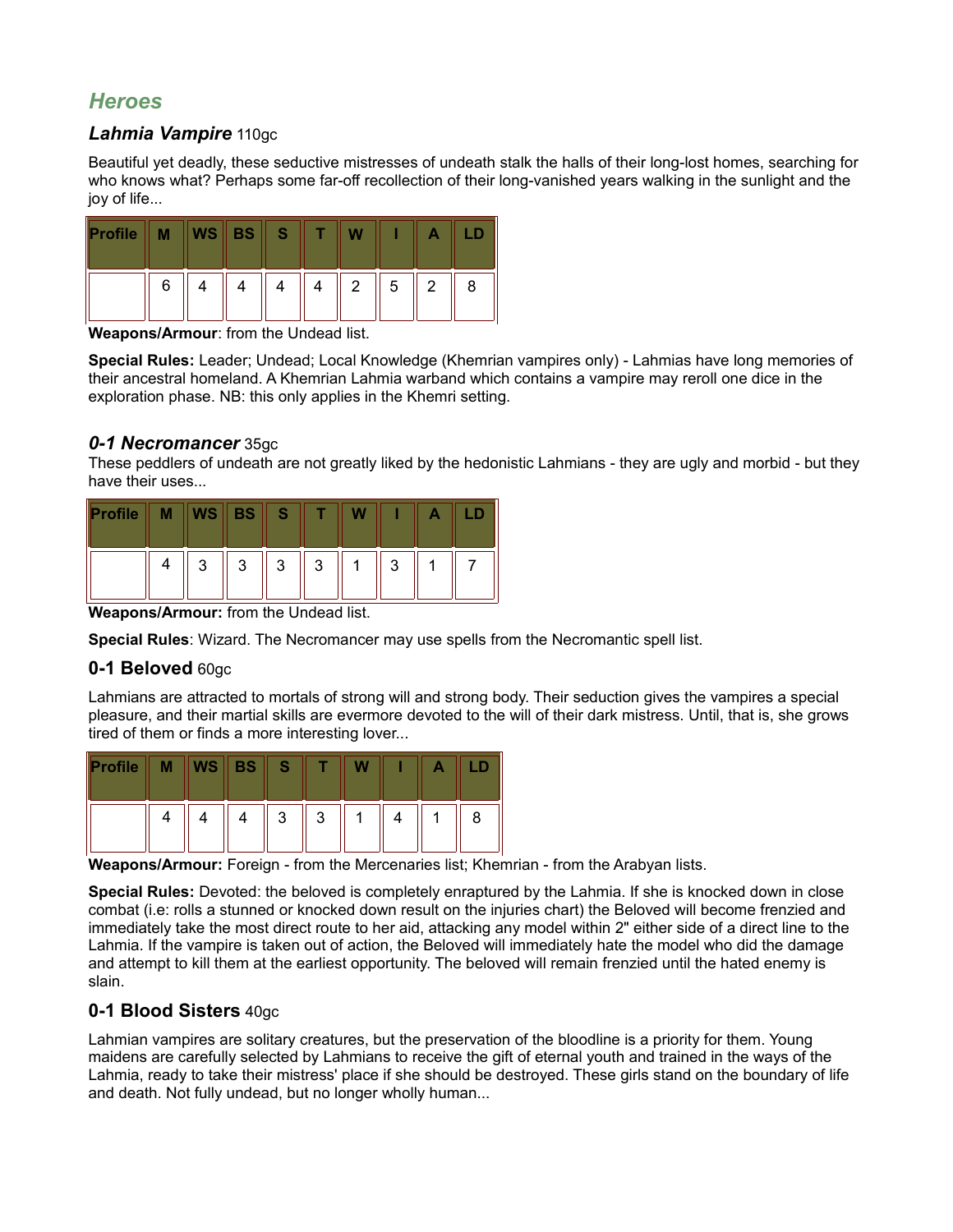| <b>Profile</b> | <b>WS</b> | <b>BS</b> |  |   |  |
|----------------|-----------|-----------|--|---|--|
|                | ◠         | າ<br>ບ    |  | ാ |  |

**Weapons/Armour:** from the Undead list.

**Special:** Hardened - Blood Sisters are accustomed to the ways of undeath. Hence they are immune to fear and never test for being all alone.

**Demi-Vampires:** if the warband's Lahmia is killed, the Blood Sister may take her place. At her next advance she will become a vampire on a roll of 4+ on a d6. This counts instead of the advance. The blood Sister retains her existing skills and experience but the usual rules for undead apply immediately and her maximum stats become those of a vampire. If the Blood Sister fails to transform, roll again at her next and all subsequent advances. Once a Blood Sister has become a vampire a new Blood Sister may be recruited into the warband after the next game.

#### **Thralls** 20gc

Lahmian vampires are nobility, and all nobility require servants. Fanatically loyal, these humans are blindly in love with their dark mistress...

| Profile | M | $\ $ WS $\ $ BS $\ $ |                | <b>AST</b> |   |   |  |
|---------|---|----------------------|----------------|------------|---|---|--|
|         |   | $\mathbf{2}$         | $\overline{2}$ | 3          | ົ | ാ |  |

**Equipment:** from the Undead list.

**Special:** Devoted - see Beloved; Favoured - if the Lahmia's Beloved is killed, she may choose one of her Thralls to replace him by granting him the Blood Kiss at his next advance. If this option is taken the Thralls' leadership is increased to 8 if not already so and he takes the place of the Beloved in the warband's roster. The Thrall's elevation to Beloved counts instead of any advance he may be entitled to. A new Thrall may be recruited after the warband's next battle.

#### **Henchman**(bought in groups of 1-5)

#### **Skeletons** 15gc

Unsubtle, uncomplicated, unattractive. But sometimes useful, and prettier than zombies. Those Carsteins and Blood Dragons, no aesthetic sense at all...

| $\ $ Profile | $\overline{M}$ WS BS |   | S. |   | W |   | Α |   |
|--------------|----------------------|---|----|---|---|---|---|---|
|              |                      | 2 | 3  | 3 |   | っ |   | 5 |

**Weapons/Armour**: from the Undead list.

**Special:** Undead - usual rules apply; Slow - may not run, charge as normal; No Brain - do not gain experience.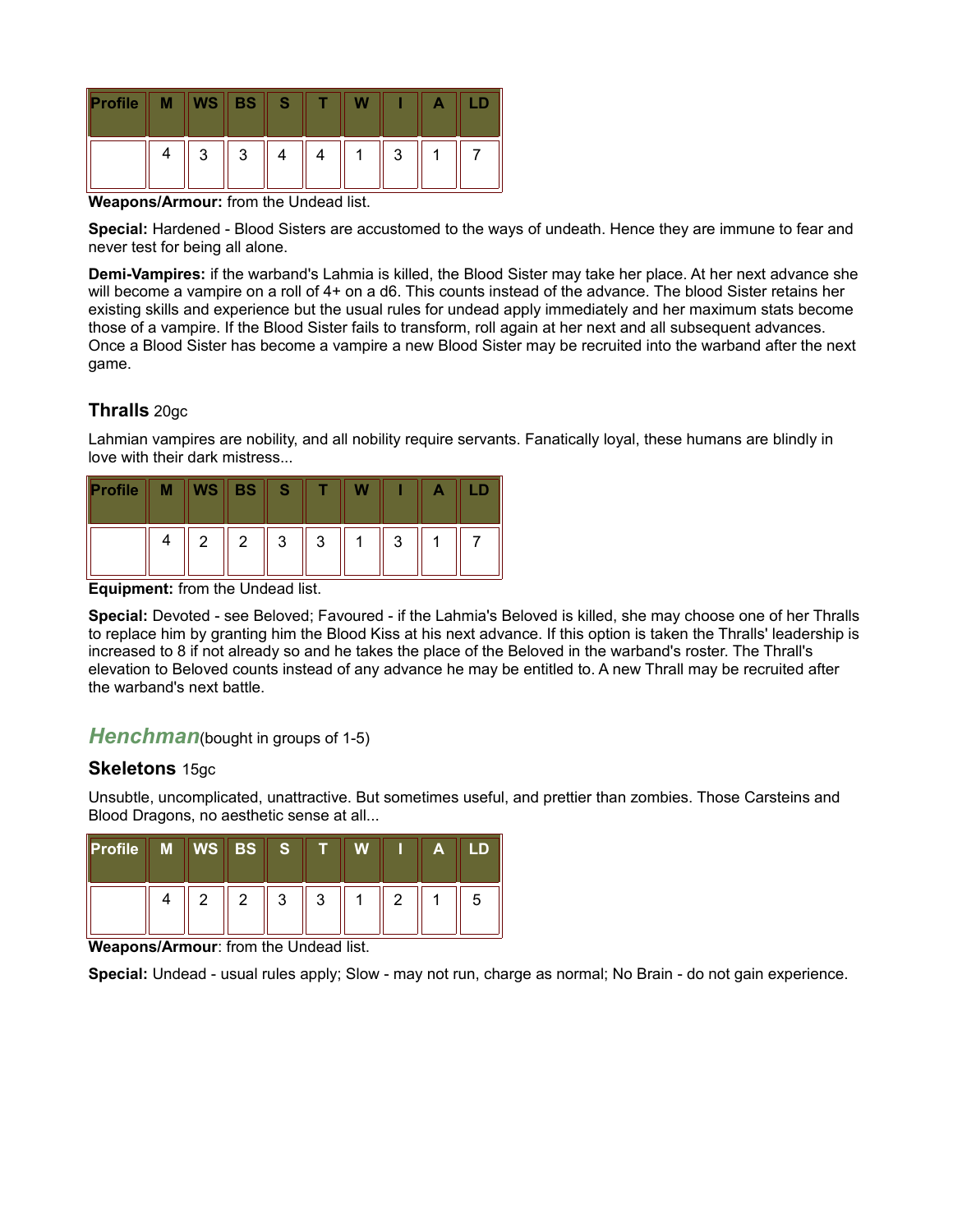### **0-5 Blood Slaves** 25gc

Many mortals have fallen under the spell of the Lahmia. All have their uses. Some are tasty...

| $\ $ Profile | M   WS   BS |   | -S     |        |   | А |  |
|--------------|-------------|---|--------|--------|---|---|--|
|              | າ<br>ບ      | 2 | 2<br>J | າ<br>ບ | 2 |   |  |

**Weapons/Armour:** from the Undead list.

#### **0-5 Black Hounds** 20gc

These dogs, graceful of form and black as night but with terrifiying glowing eyes, stand guard over their mistress while she sleeps, and sometimes catch her breakfast as well...

| $\ $ Profile $\ $ | M WS BS S |   |   |  | А |   |
|-------------------|-----------|---|---|--|---|---|
|                   | ◠         | 3 | 2 |  |   | 5 |

**Weapons/Armour:** None. Teeth and claws are all they need!

**Special:** Cause Fear; Animals - never gain experience.

#### **0-5 Wights** 35gc

Long-dead retainers of the Lahmians, the wights have remained dormant through the centuries, awaiting their mistresses' return. Now, at their calling, they rise from their tombs to once again do their bidding...

| <b>Profile</b> |        | $WS \parallel BS \parallel$ | <b>AST</b> |  |   |  |
|----------------|--------|-----------------------------|------------|--|---|--|
|                | ◠<br>ັ |                             | 3          |  | ാ |  |

**Weapons/Armour:** from the Undead list.

**Special:** Wights follow all the usual rules for Undead. Although dead, they retain some kind of sentience, and can therefore gain experience.

**Wight weapons:** Wights maintain their own existence by draining the energy of the living, and their weapons are enchanted to achieve this. When rolling to wound a wight will cause a critical hit on 5+.

#### **Jackals** 25gc

In the Northlands Lahmians have learned to appreciate dogs, but they love the Jackals of their homeland better. Cunning, like the vampires themselves...

| $\ $ Profile | M | <b>WSBS</b> | <b>AST</b> |   |   | А |  |
|--------------|---|-------------|------------|---|---|---|--|
|              | 6 | ◠           | າ<br>J     | 2 | ◠ |   |  |

**Weapons/Armour:** None, they don't need them!

**Special**: Pack Attack - a lone Jackal is not particularly dangerous, but a pack can be deadly. If two or more jackals attack the same model then all jackals attacking that model gain an extra attack.